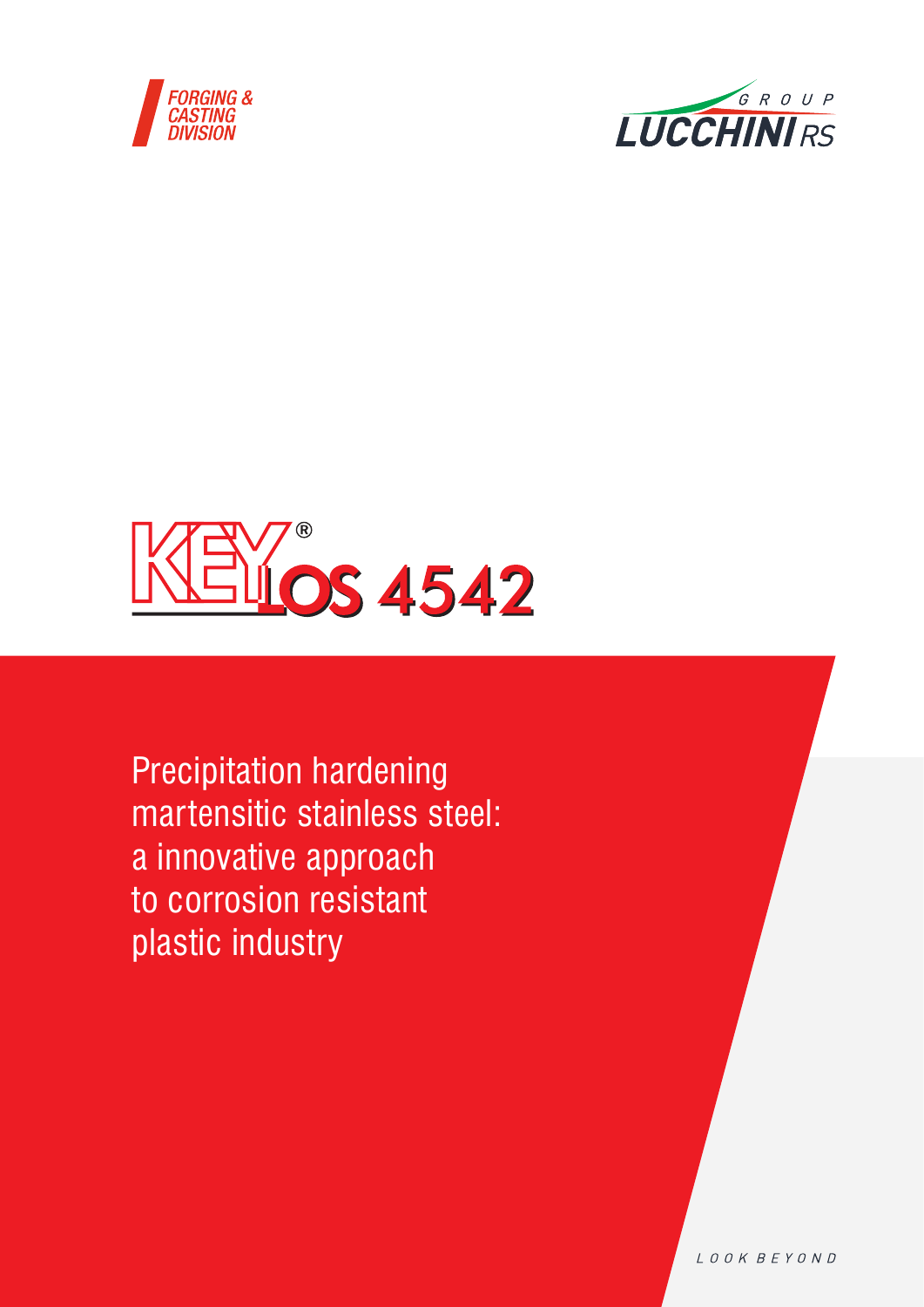





## General characteristics

KeyLos® 4542 is a stainless steel and it is it particularly suitable for the manufacture of dies and moulds subjected to high mechanical stress.

KeyLos® 4542 is obtained through a special 'super clean' manufacturing process, which allows an excellent level of micro-purity to be achieved.

KeyLos® 4542 is supplied in the "solution treated" condition with hardness lower than 355 HB in sections up to 500 mm.

If high mechanical properties are required in the pattern and a homogeneous hardness throughout the whole mould is needed, KeyLos® 4542 can be further hardened to reach  $28 \div 40$  HRc, by means of an age hardening process.

Since the heat treatment occurs below the phase transformation points, this process can also be carried out on a semi-finished mould, causing minimal deformation and no cracking during the hardening phase.

The mechanical characteristics of this steel are adaptable to a wide range of applications, much more so than those obtained through other grades that are normally used in this field KeyLos® 4542 represents the ideal option for the end user who is looking for:

- high and homogeneous mechanical characteristics throughout the whole mould regardless of its complexity;
- resistance to corrosion.

Resistance to corrosion allows the surface characteristics of the mould to be maintained over time.

This means that the die can be stocked with no need for special precautions to be taken and with the certainty of being able to use the mould whenever needed.

The expensive and complicated operations of cleaning and setting up the die are not needed before usage.

Constant development in processing technologies require the use of KeyLos® 4542, thanks to its high fatigue and wear resistance, combined with its excellent dimensional stability, extremely low distortions and corrosion resistance.

KeyLos® 4542 offers the following advantages:

- excellent machinability:
- excellent suitability for embossing;
- excellent wear resistance related to the mechanical properties obtained on a finished mould;
- exceptional dimensional stability after age hardening;
- no cracking during heat treatment, regardless of shape and structure of the mould;

KeyLos® 4542 is 100% ultrasonically inspected, according to the most demanding of NDT standards.

KeyLos® 4542 is also designed with the aim to guarantee the minimum use of virgin materials, moving toward the use of scrap categories difficult to be recycled, that can become food for the steel making production of KeyLos® 4542 grade.

```
2 KeyLos® 4542 / Rev.00 / 01.2020
```
The content of this brochure is intended for information only and cannot be considered as binding in connection with the supply of material. All information, except for the cases of law, are strictly confidential and can only be disclosed with permission of Lucchini RS S.p.A.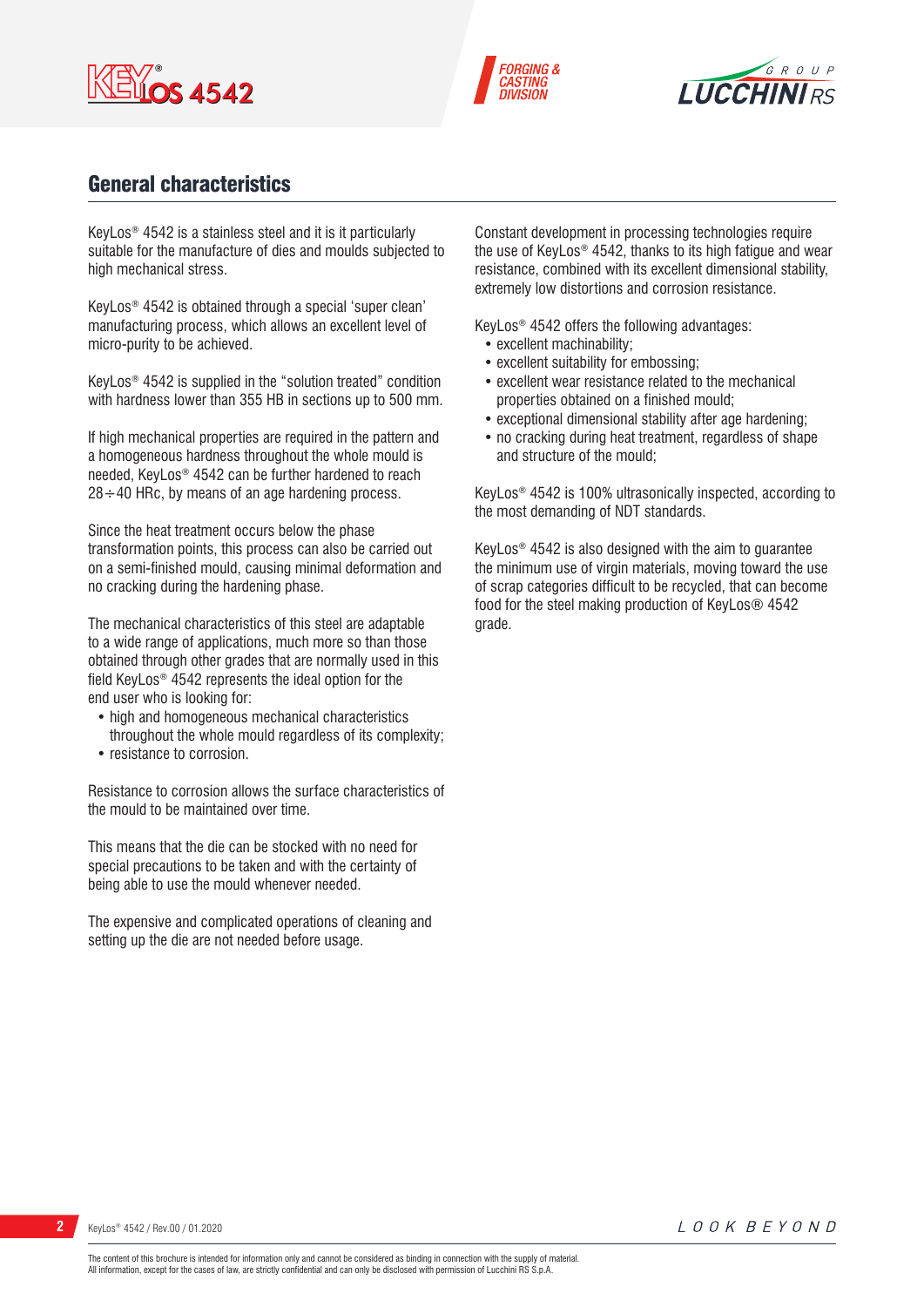





## Chemical analysis

|                        | Range | $C[\%]$ | Si [%] | Mn $[%]$ | Nb [%] | Cr [%] | $Cu$ [%] | Ni [%] |
|------------------------|-------|---------|--------|----------|--------|--------|----------|--------|
| $M*$ 4542              | min   |         |        |          | 0,15   | 15,00  | 3,00     | 3,00   |
| Alloying [% in weight] | max   | 0,08    | 1,00   | ,00      | 0,90   | 17,00  | 5,00     | 5,00   |

Table for comparison of international classification

**W. Nr. 1.4542 DIN X5CrNiCuNb17-4 AFNOR X5CrNiCuNb16-4 AISI 17.4PH**

Lucchini RS's tool steels have been researched and formulated in order to optimize the material performances.

The brand name identifies the Lucchini RS product and the number evokes the Werkstoff classification or other means of reflecting the characteristics of use.

## Main applications

KeyLos® 4542 lends itself to the following applications.

Plastic moulding:

- dies of big/medium size for the automotive industry;
- special dies for the food industry;
- dies for rubber moulding;
- dies for compression stamping (SMC, BMC);
- die bolsters for plastic die casting;

Extrusion:

- matrices and gauges for PVC;
- various components for extrusion.

# Physical and mechanical properties

*Main physical properties*

| <b>KEYOS 4542</b>                              | $20^{\circ}$ C | $250^\circ C$ | $500^{\circ}$ C |
|------------------------------------------------|----------------|---------------|-----------------|
| Modulus of elasticity [GPa]<br>(1GPa=1000 MPa) | 210            | 198           | 180             |
| Coefficient of thermal<br>expansion            | 19.0           | 19.8          | 20.5            |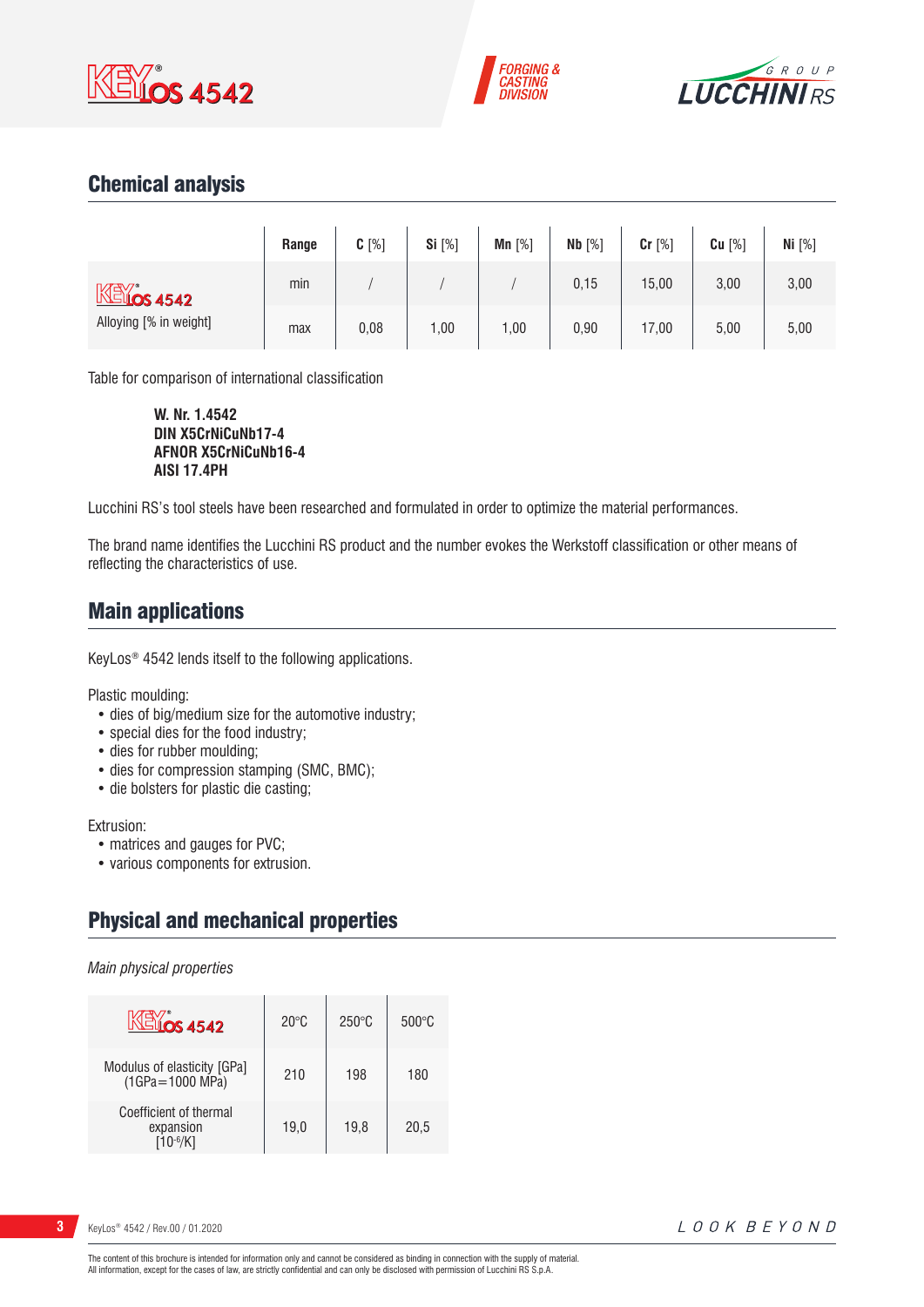





# Heat treatments

#### *Stress Relieving*

| Suggested temperature | 400 $^{\circ}$ C                                                                   |
|-----------------------|------------------------------------------------------------------------------------|
| Heating               | $<$ 30 $\degree$ C/h                                                               |
| Soaking time          | 60 min every 25 mm thickness                                                       |
| Cooling               | slow in the furnace at max 20 $\degree$ C/h<br>to 200 °C, then at room temperature |

Stress relieving is recommended where it is necessary to eliminate the residual stresses induced by mechanical working or by a previous heat treatment process.

### *Solubilisation*

The purpose of solubilisation is to bring the material back to its original condition and eliminate the effects of previous heat treatments.

Solubilisation is suggested at the temperature of 1.040°C, followed by a stress relieving at 400 °C.

### *Precipitation Hardening heat treatment*

Precipitation Hardening steel grades as KeyLos® 4542 are based on technological and theoretical principles that differ from 'traditional' ones.

They are supplied in solubilised condition with a hardness value similar to pre-hardened steels that can be further increased by Precipitation Hardening in a relatively low range of temperature.

The mechanical characteristics are obtained through a Precipitation Hardening heat treatment carried out at a temperature of 480 – 620 °C.

The hardening process occurs without exceeding the phase transformation points of the steel.

This means that there are few worries about unexpected cracks and damages induced by heat treatments of the mould; hence, dimensional and shape variations are certainly less than on 'traditional' steels but, in any cases, they are present and have to be taken in proper consideration on the manufacturing designing cycle of the mould.

The manufacturing cycle can be summarized as follows:

- Purchase of the steel block in solubilised condition;
- Pre-machining;
- Precipitation Hardening heat treatment;
- Finish machining and eventual further nitriding, photoengraving;
- Put into service.

The manufacturing cycle needs to be longer than that of a pre-hardened steel grade; mechanical characteristics can be calibrated in a wide range and remain homogeneous in all the thickness of the machined mould.

In particular cases, KeyLos® 4542 can be also used in solubilised conditions or in pre-hardened conditions: in those cases, the working cycle is the same of Pre-Hardened steel grades.



KeyLos® 4542 is supplied in solubilised condition:

Solubilisation T=1.040°C; Hardness< 38HRc.

In the event that it is necessary to obtain different hardness levels with different YS/UTS ratios, a precipitation hardening heat treatment on the material according to the following work parameters is recommended.

Soaking time shall be calculated after the achievement of the aimed temperature in the core of the section, according to the table below.

The attached data are for illustration purposes only; they can be modified with different heat treatment.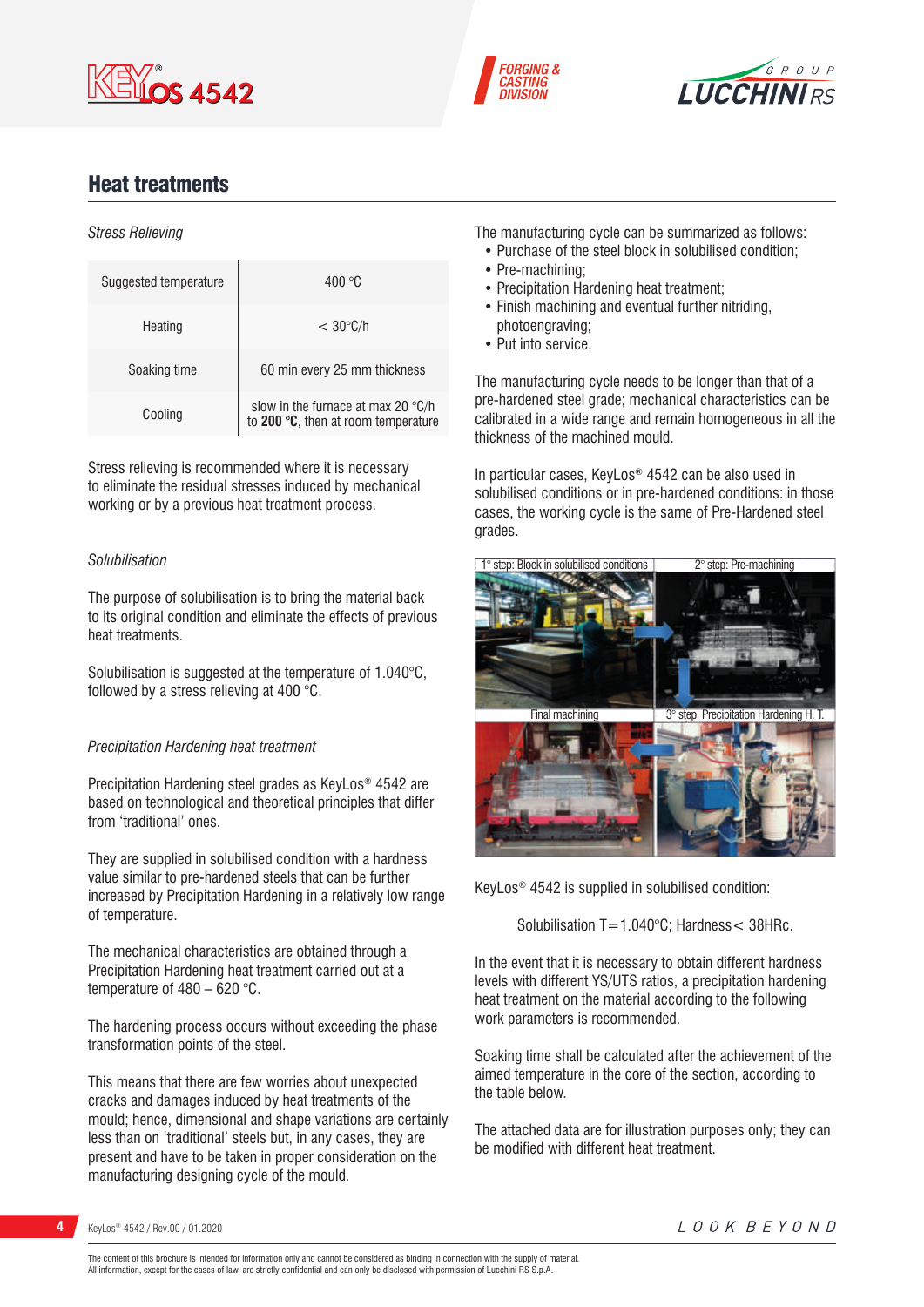

|                    | <b>Precipitation Hardening</b><br>Temperature | Min<br><b>YS</b> | Min<br><b>UTS</b> | <b>Min</b><br><b>Hardness</b> |
|--------------------|-----------------------------------------------|------------------|-------------------|-------------------------------|
| [°F]               | [°C]                                          | [MPa]            | [MPa]             | [HRc]                         |
| H900               | 485                                           | 1.170            | 1.310             | 40                            |
| H925               | 495                                           | 1.070            | 1.170             | 38                            |
| H1.025             | 550                                           | 1.000            | 1.070             | 35                            |
| H <sub>1.075</sub> | 580                                           | 860              | 1.000             | 32                            |
| H1.100             | 595                                           | 795              | 965               | 31                            |
| H <sub>1.150</sub> | 620                                           | 725              | 930               | 28                            |

In summary, KeyLos® 4542 can reach wid margin of modulation of the Hardness (between 30 and 40 HRC) and of the correspondents mechanical properties, obtained by means of aging in the interval of temperature 480°C - 600°C (H900 - H1100).

High uniformity of mechanical properties in the section can be obtained also for pieces of high sections.

| Thickness of the die<br>[mm]                                    | 100 | 150 | 200 | 250 |
|-----------------------------------------------------------------|-----|-----|-----|-----|
| Suggested time for<br>Precipitation Hardening<br>heat treatment | 2h  | 3h  | 4h  | .5h |







YS and UTS versus Precipitation Hardening temperature for KeyLos® 4542; soaking time are calculated after the achievement of the aimed temperature in the core of the section, according to the suggested table.

The attached data are for illustration purposes only; they can be modified with different heat treatment facility, timetemperatures parameters and thickness of the die.

In any case, other properties can be analyzed and studied deeper by Lucchini RS on specific Customer request: please consult Lucchini RS specialists of MET Department.

LOOK BEYOND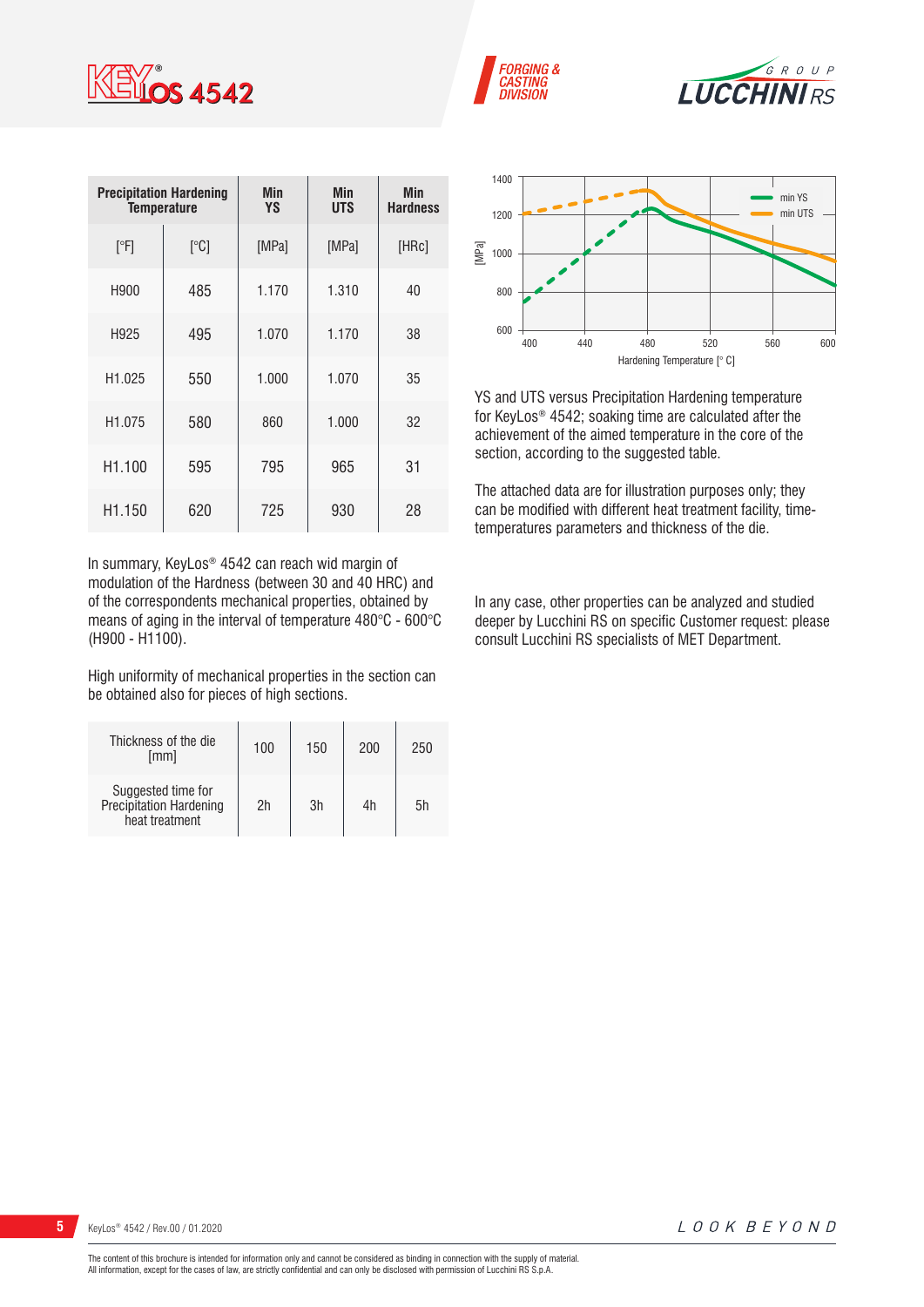





## CCT Curve



# Microstructure of Keylos® 4542



The microstructure of KeyLos® 4542 as delivered by Lucchini RS, in solubilized conditions, detected about 20 mm under surface, consists of a tempered martensite with dispersed carbides.

The content of this brochure is intended for information only and cannot be considered as binding in connection with the supply of material.<br>All information, except for the cases of law, are strictly confidential and can o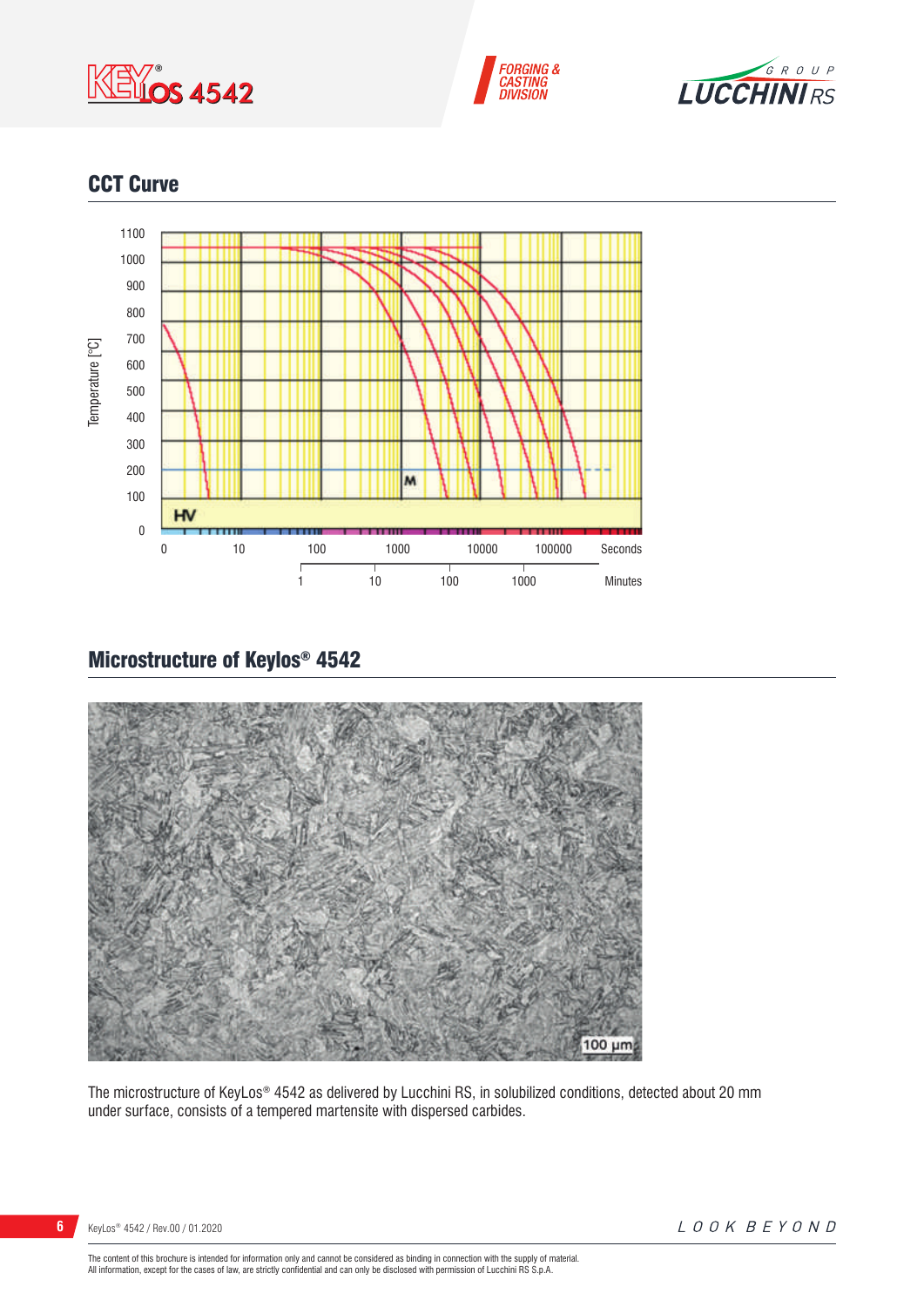





## Why choose an age hardening steel?

Pre-hardened steels are suitable for several applications in the field of moulding, as they represent a balance of:

- good machinability:
- good mechanical characteristics:
- simple manufacturing cycle.

However, when it is necessary to obtain an elevate hardness in the piece together with homogeneity of values along the whole section, pre-treated steels display certain limits.

Moulds of pre-hardened steels are obtained by 'excavating' big sized blocks that inevitably possess mechanical characteristics that reduce towards the centre and are not homogeneous.

In order to limit this problem, the following options are available:

- start the production from a harder block; however the machining will be more difficult and the toughness will decrease
- hard the mould in the semi-finished state; however this increases the risk of cracking and deformation
- apply special surface heat treatments; however the finish machining could be limited by these treatments that are often expensive.

The solution is offered by KeyLos® 4542, a Precipitation Hardening stainless steel grade.

KeyLos® 4542 gives all the advantages of pre-hardened steels, without the restrictions that they present when high mechanical properties are required.

The increase in the mechanical properties is obtained through age hardening, at a temperature between 480 and 620°C, depending on the mechanical characteristics required, without exceeding the transformation points.

Thanks to this technology, users are able to obtain the required hardness in all whole surface of the mould.

In addition, KeyLos® 4542 gives the following advantages:

- no cracking during Precipitation Hardening heat treatment regardless of the shape or thickness of the mould;
- limited deformation of the mould;
- limited machining allowance, leading to an optimisation of finish machining time after age hardening;
- constant fatigue limit throughout the whole mould and consequent increase of the total mould life cycle.

#### **Precipitation Hardening steel grade: typical manufacturing cycle**

Supply in Solubilised condition

Pre-machining

Precipitation Hardening heat treatment

Final machining

In Service

Should it be necessary to modify the shape of the mould or to further increase the mechanical properties of the mould, the original hardness and microstructure of KeyLos® 4542 can be restored through solubilisation.

In any case, for specific Customer request, please consult Lucchini RS specialists of MET Department.

LOOK BEYOND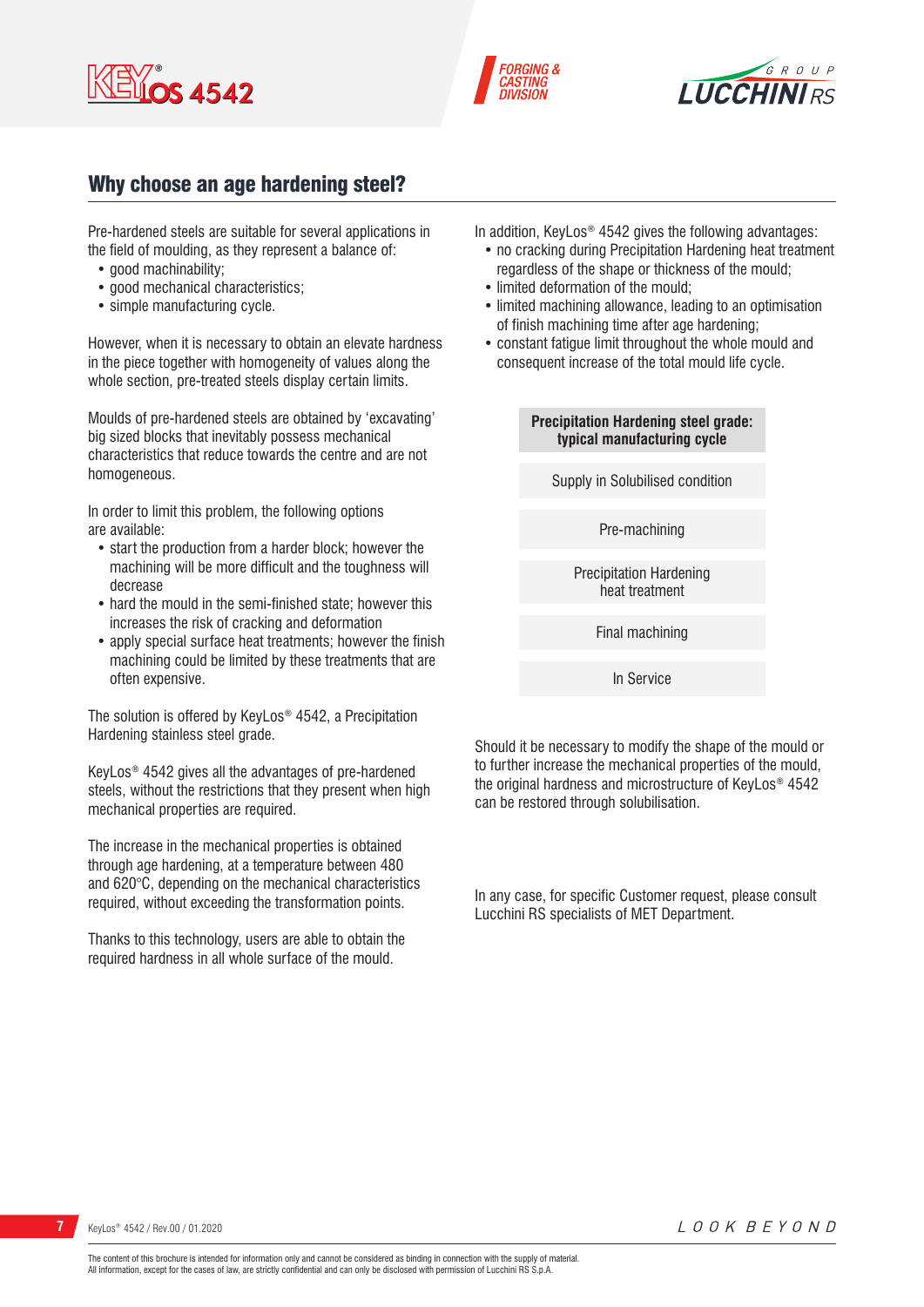





# Guidance for machining

The following parameters are indicative only and must be adapted to the particular application and to the machinery employed. *Turning*

|                                      | Rough machining |            | Finish machining                        |                |  |  |  |
|--------------------------------------|-----------------|------------|-----------------------------------------|----------------|--|--|--|
| Type of insert                       | P20-P40 coated  | <b>HSS</b> | P <sub>10</sub> -P <sub>20</sub> coated | Cermet         |  |  |  |
| V <sub>c</sub> cutting speed [m/min] | $120 \div 160$  | (*`        | $160 \div 220$                          | $220 \div 270$ |  |  |  |
| a, cutting depth [mm]                | ა               | (*)        |                                         | < 0.5          |  |  |  |

### *Milling*

|                             | Rough machining    |                                         |            |  |  |  |  |
|-----------------------------|--------------------|-----------------------------------------|------------|--|--|--|--|
| Type of insert              | P25-P35 not coated | P <sub>25</sub> -P <sub>35</sub> coated | <b>HSS</b> |  |  |  |  |
| $V_c$ cutting speed [m/min] | $80 \div 100$      | $120 \div 150$                          | $(\star)$  |  |  |  |  |
| $fz$ feed [mm]              | $0,15 \div 0,3$    | $0,15 \div 0,3$                         | $(\star)$  |  |  |  |  |
| $ar$ cutting depth [mm]     | $2 \div 4$         | $2 \div 4$                              | $(\star)$  |  |  |  |  |

|                                      |                                             | Pre-finishing                           |            |
|--------------------------------------|---------------------------------------------|-----------------------------------------|------------|
| Type of insert                       | P <sub>10</sub> -P <sub>20</sub> not coated | P <sub>10</sub> -P <sub>20</sub> coated | <b>HSS</b> |
| V <sub>c</sub> cutting speed [m/min] | $100 \div 125$                              | $145 \div 175$                          | $(\star)$  |
| $fz$ feed [mm]                       | $0,2 \div 0,3$                              | $0,2 \div 0,3$                          | $(\star)$  |
| a, cutting depth [mm]                | < 2                                         | < 2                                     | $(\star)$  |

|                                      |                                             | Finishing                               |                 |
|--------------------------------------|---------------------------------------------|-----------------------------------------|-----------------|
| Type of insert                       | P <sub>10</sub> -P <sub>20</sub> not coated | P <sub>10</sub> -P <sub>20</sub> coated | Cermet P15      |
| V <sub>c</sub> cutting speed [m/min] | $170 \div 210$                              | $220 \div 240$                          | $270 \div 310$  |
| $f$ , feed [mm]                      | $0,05 \div 0,2$                             | $0,05 \div 0,2$                         | $0,05 \div 0,2$ |
| a, cutting depth [mm]                | $0,5 \div 1$                                | $0.5 \div 1$                            | $0,3 \div 0,5$  |

*(\*) not advisable*

**8** KeyLos® 4542 / Rev.00 / 01.2020

 $\overline{1}$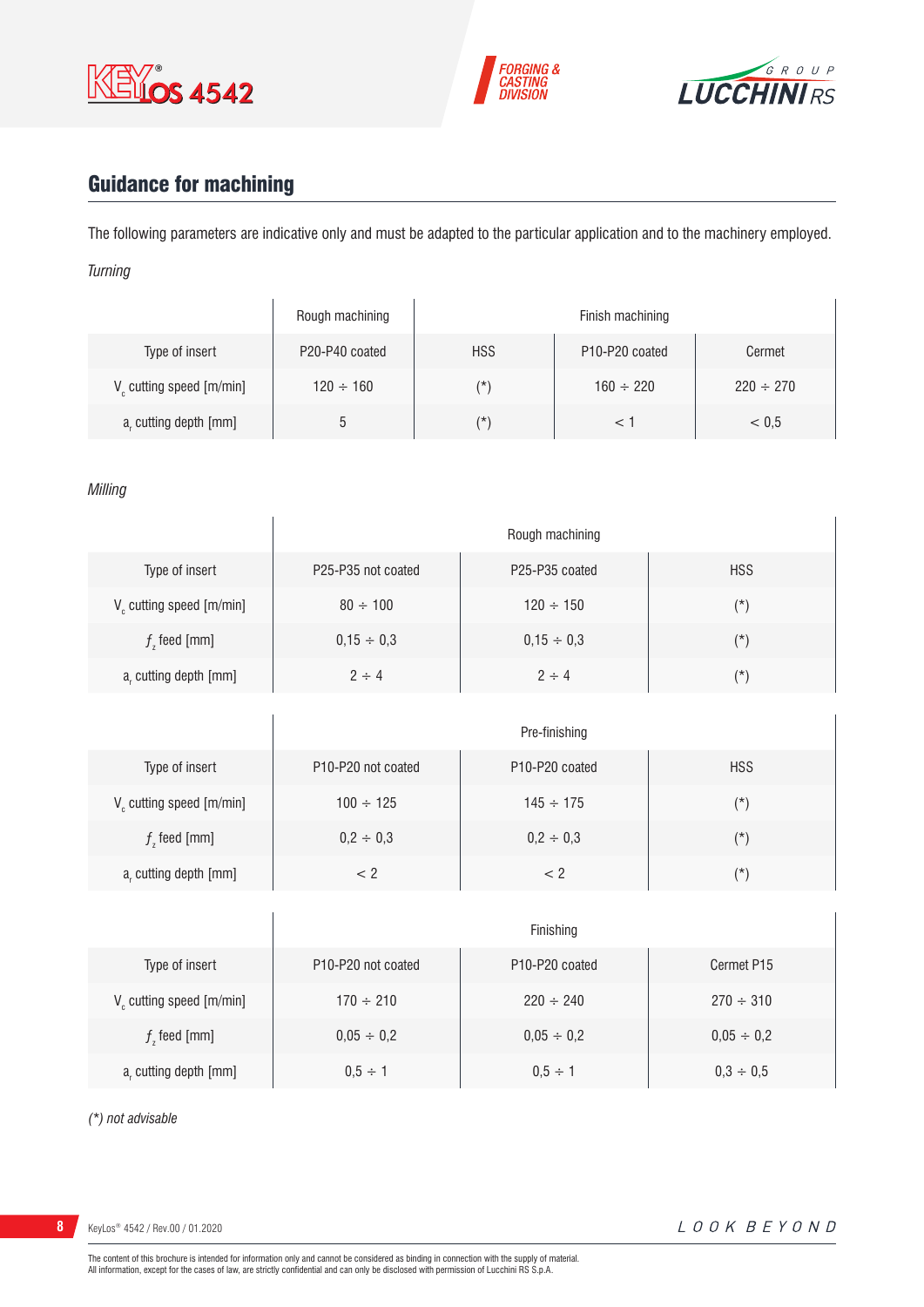





### *Drilling*

| Type of insert               | tip with interchangeable inserts | <b>HSS</b> | brazed tip       |
|------------------------------|----------------------------------|------------|------------------|
| V cutting speed [m/min]      | $90 \div 120$                    | (*         | $50 \div 80$     |
| $fz$ feed per turn [mm/turn] | $0.05 \div 0.15$                 | (*         | $0.15 \div 0.25$ |

### *(\*) not advisable*

### *General formulae*

| Type of machining             | Drilling                                                                                                 | Milling                                                                             |
|-------------------------------|----------------------------------------------------------------------------------------------------------|-------------------------------------------------------------------------------------|
| n: number of turns of mandrel | $V_r * 1000 / \pi * D_r$                                                                                 | $V_r * 1000 / \pi * D_r$                                                            |
| $Vf$ : feed speed [m/min]     | $V_{f} = f_{7}$ * n                                                                                      | $V_{f} = f_{i} * n * z_{n}$                                                         |
| $fz$ feed per turn [mm/turn]  | $\overline{\phantom{a}}$                                                                                 | $f_{n} = V_{f} / n$                                                                 |
| <b>Note</b>                   | D <sub>r</sub> : Milling cutter or tip diameter [mm]<br>$V_c$ : cutting speed [m/min]<br>$f$ ; feed [mm] | $f_{n}$ : feed per turn [mm/turn]<br>z <sub>n</sub> : No. of milling cutter inserts |

### Approximate equivalent values between hardness and ultimate tensile strength.

| HB         | 530   | 520   | 512   | 495   | 480   | 471   | 458   | 445   | 430   | 415   | 405   | 390   | 375   |
|------------|-------|-------|-------|-------|-------|-------|-------|-------|-------|-------|-------|-------|-------|
| HRc        | 54    | 53    | 52    | 51,1  | 50,2  | 49,1  | 48,2  | 47    | 45,9  | 44,5  | 43,6  | 41,8  | 40,5  |
| <b>MPa</b> | 1.900 | 1.850 | 1.800 | 1.750 | 1.700 | 1.650 | 1.600 | 1.550 | 1.500 | 1.450 | 1.400 | 1.350 | 1.300 |
|            |       |       |       |       |       |       |       |       |       |       |       |       |       |
| HB         | 360   | 350   | 330   | 320   | 305   | 294   | 284   | 265   | 252   | 238   | 225   | 209   | 195   |
| <b>HRc</b> | 38,8  | 37,6  | 35,5  | 34,2  | 32,4  | 31    | 29    | 27    | $- -$ | --    | --    | --    | --    |
| <b>MPa</b> | 1.250 | 1.200 | 1.150 | 1.100 | 1.050 | 1.000 | 950   | 900   | 850   | 800   | 750   | 700   | 650   |